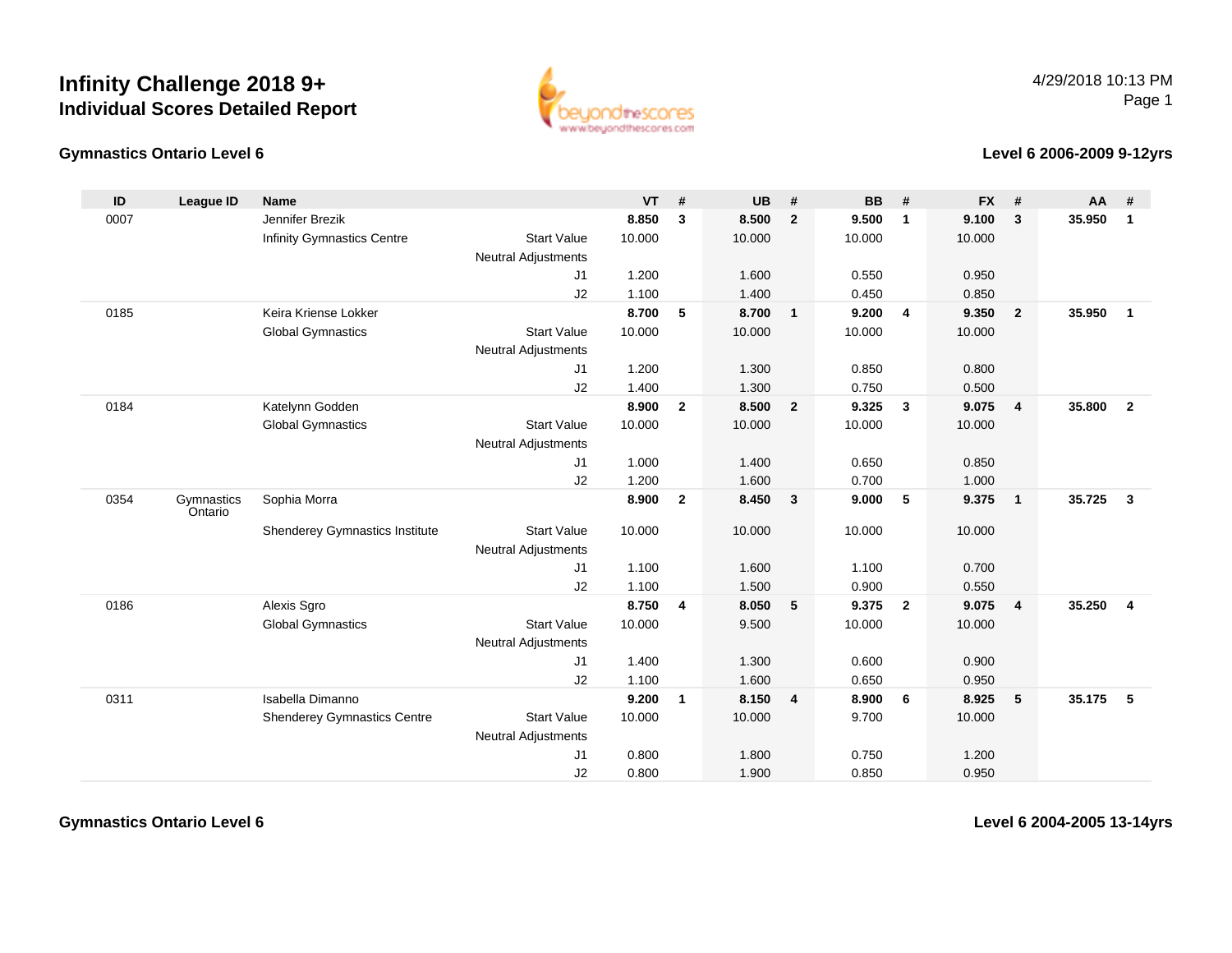

| ID   | League ID | <b>Name</b>                     |                            | <b>VT</b> | #            | <b>UB</b> | #              | <b>BB</b> | #              | <b>FX</b> | #                       | $AA$ # |                         |
|------|-----------|---------------------------------|----------------------------|-----------|--------------|-----------|----------------|-----------|----------------|-----------|-------------------------|--------|-------------------------|
| 0043 |           | <b>Bailey Spring</b>            |                            | 9.100     | $\mathbf{1}$ | 8.675     | $\mathbf{1}$   | 8.800     | $\overline{4}$ | 9.650     | $\mathbf{1}$            | 36.225 | $\mathbf{1}$            |
|      |           | Infinity Gymnastics Centre      | <b>Start Value</b>         | 10.000    |              | 10.000    |                | 10.000    |                | 10.000    |                         |        |                         |
|      |           |                                 | <b>Neutral Adjustments</b> |           |              |           |                |           |                |           |                         |        |                         |
|      |           |                                 | J1                         | 0.900     |              | 1.400     |                | 1.200     |                | 0.300     |                         |        |                         |
|      |           |                                 | J2                         | 0.900     |              | 1.250     |                | 1.200     |                | 0.400     |                         |        |                         |
| 0343 |           | Jana Bellassai                  |                            | 8.900     | $\mathbf{2}$ | 8.550     | $\overline{2}$ | 9.350     | $\overline{1}$ | 9.325     | $\overline{2}$          | 36.125 | $\overline{2}$          |
|      |           | <b>Global Gymnastics</b>        | <b>Start Value</b>         | 10.000    |              | 10.000    |                | 10.000    |                | 10.000    |                         |        |                         |
|      |           |                                 | <b>Neutral Adjustments</b> |           |              |           |                |           |                |           |                         |        |                         |
|      |           |                                 | J1                         | 1.000     |              | 1.600     |                | 0.550     |                | 0.750     |                         |        |                         |
|      |           |                                 | J2                         | 1.200     |              | 1.300     |                | 0.750     |                | 0.600     |                         |        |                         |
| 0136 |           | Katelyn Whynott                 |                            | 9.100     | $\mathbf{1}$ | 8.550     | $\overline{2}$ | 8.825     | $\mathbf{3}$   | 9.175     | $\overline{\mathbf{3}}$ | 35.650 | $\mathbf{3}$            |
|      |           | <b>Extreme North Gymnastics</b> | <b>Start Value</b>         | 10.000    |              | 10.000    |                | 10.000    |                | 10.000    |                         |        |                         |
|      |           |                                 | Neutral Adjustments        |           |              |           |                |           |                |           |                         |        |                         |
|      |           |                                 | J1                         | 0.900     |              | 1.400     |                | 1.300     |                | 0.850     |                         |        |                         |
|      |           |                                 | J2                         | 0.900     |              | 1.500     |                | 1.050     |                | 0.800     |                         |        |                         |
| 0134 |           | <b>Chandra Poirier</b>          |                            | 8.850     | 3            | 7.150     | $\mathbf{3}$   | 9.175     | $\overline{2}$ | 8.650     | $5\phantom{.0}$         | 33.825 | $\overline{\mathbf{4}}$ |
|      |           | <b>Extreme North Gymnastics</b> | <b>Start Value</b>         | 10.000    |              | 9.500     |                | 10.000    |                | 10.000    |                         |        |                         |
|      |           |                                 | <b>Neutral Adjustments</b> |           |              |           |                |           |                |           |                         |        |                         |
|      |           |                                 | J1                         | 1.100     |              | 2.200     |                | 0.750     |                | 1.500     |                         |        |                         |
|      |           |                                 | J2                         | 1.200     |              | 2.500     |                | 0.900     |                | 1.200     |                         |        |                         |
| 0135 |           | Emily Lankshear                 |                            | 8.750     | 4            | 6.800     | 4              | 8.525     | 6              | 9.025     | $\overline{4}$          | 33.100 | 5                       |
|      |           | <b>Extreme North Gymnastics</b> | <b>Start Value</b>         | 10.000    |              | 9.500     |                | 10.000    |                | 10.000    |                         |        |                         |
|      |           |                                 | <b>Neutral Adjustments</b> |           |              |           |                |           |                |           |                         |        |                         |
|      |           |                                 | J1                         | 1.200     |              | 2.900     |                | 1.450     |                | 0.850     |                         |        |                         |
|      |           |                                 | J2                         | 1.300     |              | 2.500     |                | 1.500     |                | 1.100     |                         |        |                         |
| 0149 |           | Chayse Palfi                    |                            | 8.850     | 3            | 5.550     | 5              | 8.700     | 5              | 8.650     | 5                       | 31.750 | 6                       |
|      |           | Flip 'n' Wicked Gymnastics      | <b>Start Value</b>         | 10.000    |              | 9.000     |                | 9.500     |                | 10.000    |                         |        |                         |
|      |           |                                 | <b>Neutral Adjustments</b> |           |              |           |                |           |                |           |                         |        |                         |
|      |           |                                 | J <sub>1</sub>             | 1.100     |              | 3.300     |                | 0.750     |                | 1.500     |                         |        |                         |
|      |           |                                 | J2                         | 1.200     |              | 3.600     |                | 0.850     |                | 1.200     |                         |        |                         |

## **Gymnastics Ontario Level 6**

### **Level 6 2003 15yrs**

| ID   | League ID | Name                              |                            | VT     | <b>UB</b> | <b>BB</b> |   | <b>FX</b> | AA     | $\overline{t}$ |
|------|-----------|-----------------------------------|----------------------------|--------|-----------|-----------|---|-----------|--------|----------------|
| 0035 |           | Lucy Pothier                      |                            | 9.050  | 8.700     | 9.275     | ີ | 9.225     | 36.250 |                |
|      |           | <b>Infinity Gymnastics Centre</b> | <b>Start Value</b>         | 10.000 | 10.000    | 10.000    |   | 10.000    |        |                |
|      |           |                                   | <b>Neutral Adjustments</b> |        |           |           |   |           |        |                |
|      |           |                                   |                            | .000   | 1.300     | 0.650     |   | 0.800     |        |                |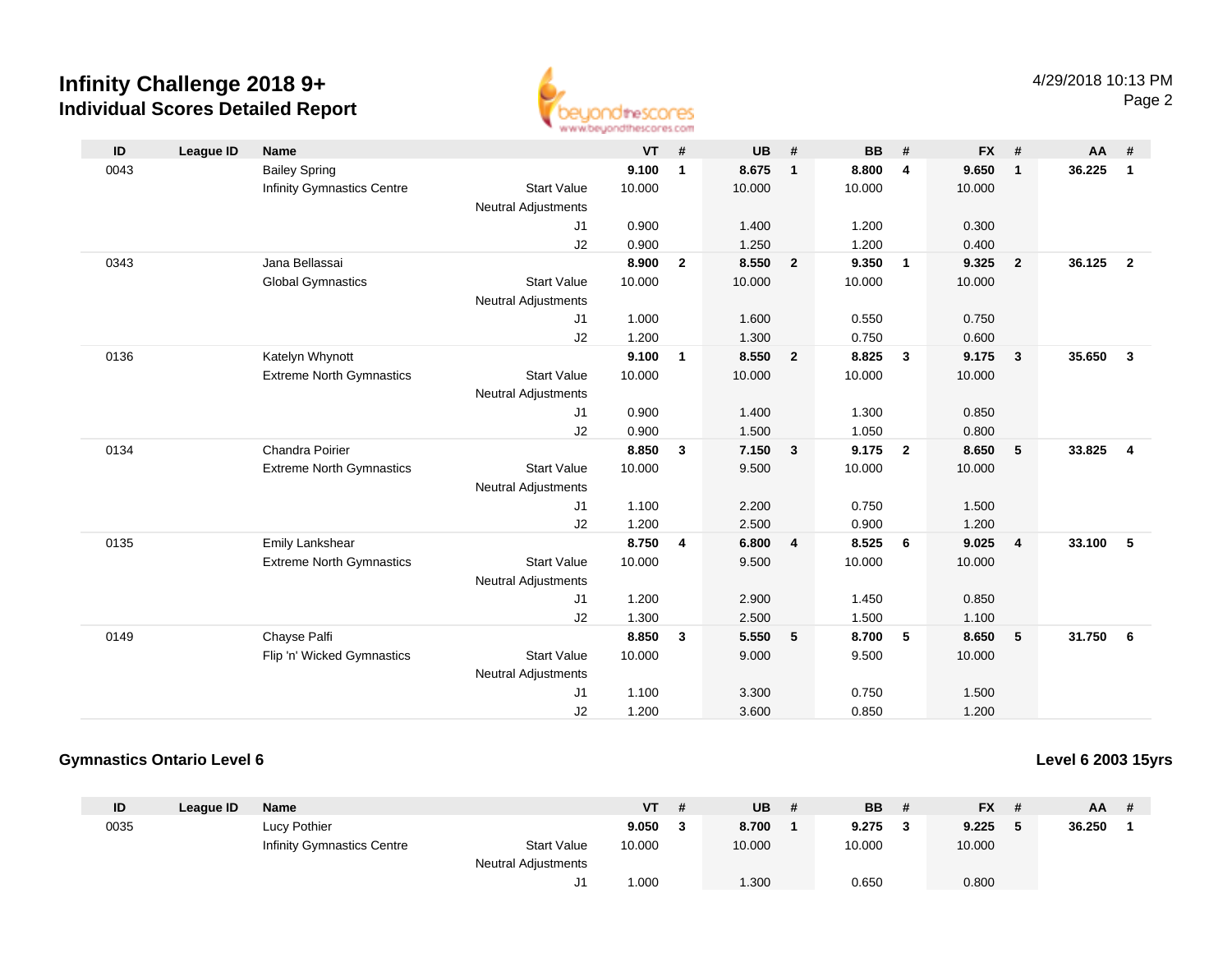

|      |                                    | J2                         | 0.900  |                | 1.300  |                         | 0.800  |                         | 0.750  |                |        |                |
|------|------------------------------------|----------------------------|--------|----------------|--------|-------------------------|--------|-------------------------|--------|----------------|--------|----------------|
| 0313 | Amanda Samuels                     |                            | 8.950  | 4              | 7.900  | 5                       | 9.725  | $\overline{1}$          | 9.525  | $\overline{1}$ | 36.100 | $\overline{2}$ |
|      | <b>Shenderey Gymnastics Centre</b> | <b>Start Value</b>         | 10.000 |                | 10.000 |                         | 10.000 |                         | 10.000 |                |        |                |
|      |                                    | <b>Neutral Adjustments</b> |        |                |        |                         |        |                         |        |                |        |                |
|      |                                    | J1                         | 1.000  |                | 2.100  |                         | 0.350  |                         | 0.550  |                |        |                |
|      |                                    | J2                         | 1.100  |                | 2.100  |                         | 0.200  |                         | 0.400  |                |        |                |
| 0138 | Savahnna Pilote                    |                            | 9.250  | $\mathbf{1}$   | 8.500  | $\overline{2}$          | 8.800  | 5                       | 9.325  | $\mathbf{3}$   | 35.875 | $\mathbf{3}$   |
|      | <b>Extreme North Gymnastics</b>    | <b>Start Value</b>         | 10.000 |                | 10.000 |                         | 10.000 |                         | 10.000 |                |        |                |
|      |                                    | Neutral Adjustments        |        |                |        |                         |        |                         |        |                |        |                |
|      |                                    | J1                         | 0.700  |                | 1.400  |                         | 1.250  |                         | 0.550  |                |        |                |
|      |                                    | J2                         | 0.800  |                | 1.600  |                         | 1.150  |                         | 0.800  |                |        |                |
| 0309 | Amanda Condari                     |                            | 9.200  | $\overline{2}$ | 7.900  | 5                       | 9.325  | $\overline{2}$          | 9.275  | $\overline{4}$ | 35.700 | $\overline{4}$ |
|      | <b>Shenderey Gymnastics Centre</b> | <b>Start Value</b>         | 10.000 |                | 10.000 |                         | 10.000 |                         | 10.000 |                |        |                |
|      |                                    | <b>Neutral Adjustments</b> |        |                |        |                         |        |                         |        |                |        |                |
|      |                                    | J1                         | 0.800  |                | 2.000  |                         | 0.700  |                         | 0.850  |                |        |                |
|      |                                    | J2                         | 0.800  |                | 2.200  |                         | 0.650  |                         | 0.600  |                |        |                |
| 0308 | Breanna Badger                     |                            | 8.750  | 5              | 8.250  | $\overline{\mathbf{3}}$ | 8.750  | 6                       | 9.100  | 6              | 34.850 | 5              |
|      | <b>Shenderey Gymnastics Centre</b> | <b>Start Value</b>         | 10.000 |                | 10.000 |                         | 10.000 |                         | 10.000 |                |        |                |
|      |                                    | <b>Neutral Adjustments</b> |        |                |        |                         |        |                         |        |                |        |                |
|      |                                    | J1                         | 1.200  |                | 1.800  |                         | 1.300  |                         | 0.800  |                |        |                |
|      |                                    | J2                         | 1.300  |                | 1.700  |                         | 1.200  |                         | 1.000  |                |        |                |
| 0137 | Brooke St. Denis                   |                            | 8.650  | 6              | 8.150  | $\overline{4}$          | 9.050  | $\overline{4}$          | 8.700  | $\overline{7}$ | 34.550 | 6              |
|      | <b>Extreme North Gymnastics</b>    | <b>Start Value</b>         | 10.000 |                | 10.000 |                         | 10.000 |                         | 10.000 |                |        |                |
|      |                                    | Neutral Adjustments        |        |                |        |                         |        |                         |        |                |        |                |
|      |                                    | J1                         | 1.300  |                | 1.800  |                         | 0.900  |                         | 1.400  |                |        |                |
|      |                                    | J2                         | 1.400  |                | 1.900  |                         | 1.000  |                         | 1.200  |                |        |                |
| 0314 | Cassandra Lang                     |                            | 8.450  | $\overline{7}$ | 7.350  | 6                       | 9.275  | $\overline{\mathbf{3}}$ | 9.425  | $\overline{2}$ | 34.500 | $\overline{7}$ |
|      | <b>Shenderey Gymnastics Centre</b> | <b>Start Value</b>         | 10.000 |                | 10.000 |                         | 10.000 |                         | 10.000 |                |        |                |
|      |                                    | Neutral Adjustments        |        |                |        |                         |        |                         |        |                |        |                |
|      |                                    | J1                         | 1.500  |                | 2.800  |                         | 0.650  |                         | 0.550  |                |        |                |
|      |                                    | J2                         | 1.600  |                | 2.500  |                         | 0.800  |                         | 0.600  |                |        |                |
|      |                                    |                            |        |                |        |                         |        |                         |        |                |        |                |

## **Gymnastics Ontario Level 6**

## **Level 6 2002 16yrs +**

| ID   | League ID | <b>Name</b>                        |                            | <b>VT</b> | UB     | <b>BB</b> | <b>FX</b><br>- # | AA.    | -# |
|------|-----------|------------------------------------|----------------------------|-----------|--------|-----------|------------------|--------|----|
| 0312 |           | Nikoletta Gabriele                 |                            | 9.800     | 9.100  | 9.600     | 9.000            | 37.500 |    |
|      |           | <b>Shenderey Gymnastics Centre</b> | <b>Start Value</b>         | 10.000    | 10.000 | 10.000    | 10.000           |        |    |
|      |           |                                    | <b>Neutral Adjustments</b> |           |        |           |                  |        |    |
|      |           |                                    |                            | 0.200     | 0.900  | 0.400     | 0.900            |        |    |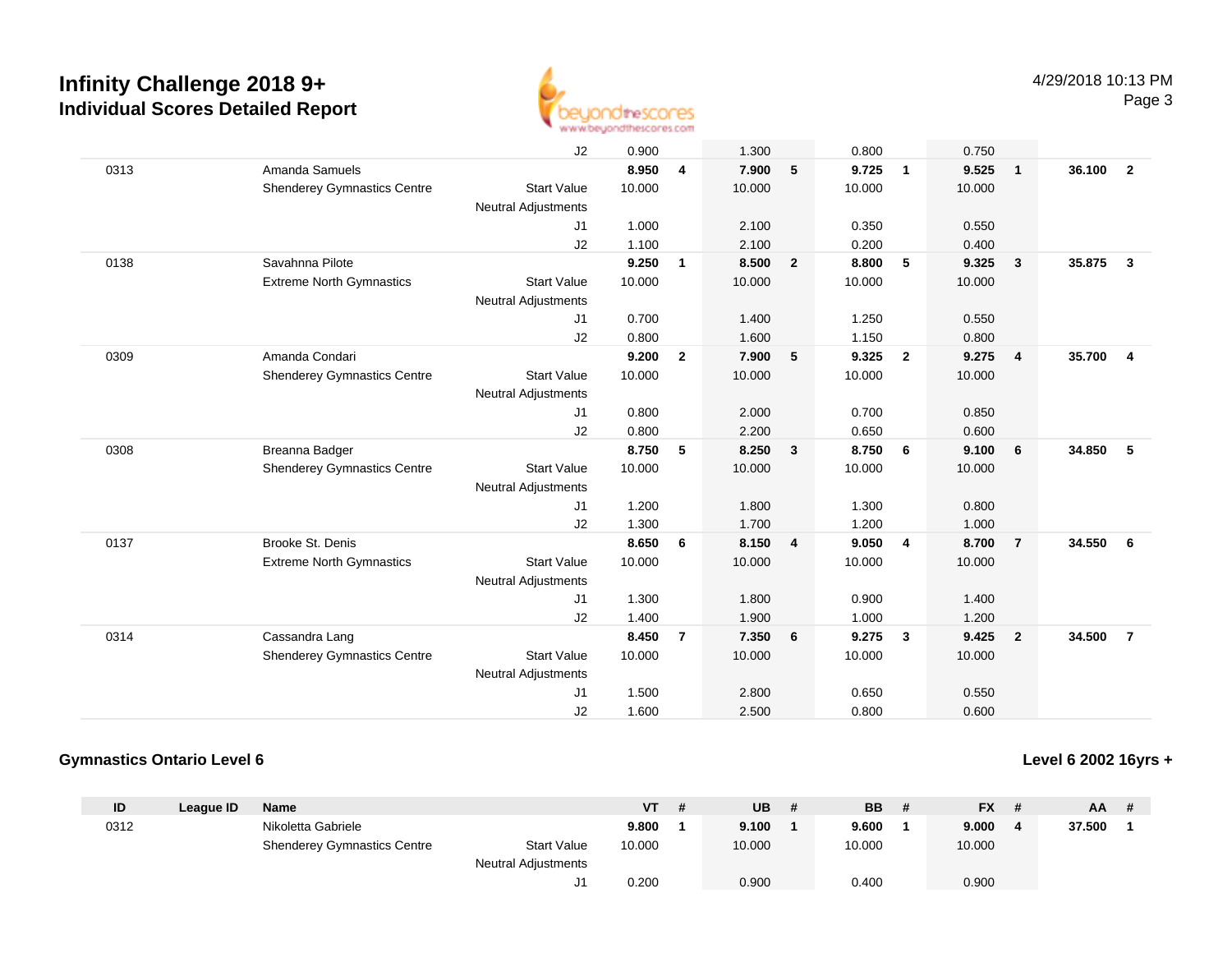

|      |                                    | J2                         | 0.200        |                          | 0.900        |                         | 0.400    |                | 1.100        |                          |        |                         |
|------|------------------------------------|----------------------------|--------------|--------------------------|--------------|-------------------------|----------|----------------|--------------|--------------------------|--------|-------------------------|
| 0027 | Sarah McArthur                     |                            | 9.450        | $\overline{2}$           | 8.150        | $\overline{2}$          | 9.375    | $\overline{3}$ | 9.425        | $\overline{1}$           | 36.400 | $\overline{\mathbf{2}}$ |
|      | <b>Infinity Gymnastics Centre</b>  | <b>Start Value</b>         | 10.000       |                          | 10.000       |                         | 10.000   |                | 10.000       |                          |        |                         |
|      |                                    | <b>Neutral Adjustments</b> |              |                          |              |                         |          |                |              |                          |        |                         |
|      |                                    | J1                         | 0.500        |                          | 1.800        |                         | 0.600    |                | 0.650        |                          |        |                         |
|      |                                    | J2                         | 0.600        |                          | 1.900        |                         | 0.650    |                | 0.500        |                          |        |                         |
| 0248 | Rachael Goodwin                    |                            | 8.900        | 4                        | 8.150        | $\overline{2}$          | 9.475    | $\overline{2}$ | 8.900        | 5                        | 35.425 | $\mathbf{3}$            |
|      | Mariposa                           | <b>Start Value</b>         | 10.000       |                          | 10.000       |                         | 10.000   |                | 10.000       |                          |        |                         |
|      |                                    | Neutral Adjustments        |              |                          |              |                         |          |                |              |                          |        |                         |
|      |                                    | J1                         | 1.000        |                          | 1.900        |                         | 0.500    |                | 1.100        |                          |        |                         |
|      |                                    | J2                         | 1.200        |                          | 1.800        |                         | 0.550    |                | 1.100        |                          |        |                         |
| 0042 | <b>Brandie Spring</b>              |                            | 8.650        | 6                        | 7.200        | $6\phantom{1}6$         | 8.975    | $\overline{7}$ | 8.800        | $\overline{7}$           | 33.625 | $\overline{\mathbf{4}}$ |
|      | <b>Infinity Gymnastics Centre</b>  | <b>Start Value</b>         | 10.000       |                          | 9.500        |                         | 10.000   |                | 10.000       |                          |        |                         |
|      |                                    | <b>Neutral Adjustments</b> |              |                          |              |                         |          |                |              |                          |        |                         |
|      |                                    | J1                         | 1.300        |                          | 2.100        |                         | 0.950    |                | 1.200        |                          |        |                         |
|      |                                    | J2                         | 1.400        |                          | 2.500        |                         | 1.100    |                | 1.200        |                          |        |                         |
| 0315 | Abigail Samuels                    |                            | 8.350        | $\overline{7}$           | 6.700        | $\overline{7}$          | 9.150    | 6              | 8.725        | 9                        | 32.925 | 5                       |
|      | <b>Shenderey Gymnastics Centre</b> | <b>Start Value</b>         | 10.000       |                          | 9.300        |                         | 10.000   |                | 10.000       |                          |        |                         |
|      |                                    | <b>Neutral Adjustments</b> |              |                          |              |                         |          |                |              |                          |        |                         |
|      |                                    | J1                         | 1.700        |                          | 2.400        |                         | 0.800    |                | 1.300        |                          |        |                         |
|      |                                    | J2                         | 1.600        |                          | 2.800        |                         | 0.900    |                | 1.250        |                          |        |                         |
| 0227 | Razelle Simmons                    |                            | 8.850        | 5                        | 7.550        | $5\phantom{.0}$         | 7.050 10 |                | 8.750        | 8                        | 32.200 | 6                       |
|      | <b>Gymnastic Giants</b>            | <b>Start Value</b>         | 10.000       |                          | 9.500        |                         | 10.000   |                | 9.500        |                          |        |                         |
|      |                                    | <b>Neutral Adjustments</b> |              |                          |              |                         |          |                |              |                          |        |                         |
|      |                                    | J1                         | 1.100        |                          | 2.000        |                         | 3.000    |                | 0.700        |                          |        |                         |
|      |                                    | J2                         | 1.200        |                          | 1.900        |                         | 2.900    |                | 0.800        |                          |        |                         |
| 0188 | Rose Javadzadeh                    |                            | 8.650        | 6                        | <b>X.XXX</b> | $\sim$                  | 9.250    | $-5$           | 8.825        | 6                        | 26.725 | $\overline{7}$          |
|      | <b>Global Gymnastics</b>           | <b>Start Value</b>         | 10.000       |                          |              |                         | 10.000   |                | 10.000       |                          |        |                         |
|      |                                    | <b>Neutral Adjustments</b> |              |                          |              |                         |          |                |              |                          |        |                         |
|      |                                    | J1                         | 1.300        |                          |              |                         | 0.750    |                | 1.150        |                          |        |                         |
|      |                                    | J2                         | 1.400        |                          |              |                         | 0.750    |                | 1.200        |                          |        |                         |
| 0310 | Yea-Gee Ko                         |                            | 9.025        | $\mathbf{3}$             | 8.050        | $\overline{\mathbf{3}}$ | 8.800    | 8              | <b>X.XXX</b> | $\overline{\phantom{a}}$ | 25.875 | - 8                     |
|      | <b>Shenderey Gymnastics Centre</b> | <b>Start Value</b>         | 10.000       |                          | 10.000       |                         | 10.000   |                |              |                          |        |                         |
|      |                                    | <b>Neutral Adjustments</b> |              |                          |              |                         |          |                |              |                          |        |                         |
|      |                                    | J1                         | 1.000        |                          | 2.100        |                         | 1.100    |                |              |                          |        |                         |
|      |                                    | J2                         | 0.950        |                          | 1.800        |                         | 1.300    |                |              |                          |        |                         |
| 0307 | <b>Madison Carver</b>              |                            | <b>X.XXX</b> | $\overline{\phantom{a}}$ | 7.800        | $\overline{\mathbf{4}}$ | 8.700    | 9              | 9.250        | $\overline{2}$           | 25.750 | 9                       |
|      | <b>Shenderey Gymnastics Centre</b> | <b>Start Value</b>         |              |                          | 10.000       |                         | 9.500    |                | 10.000       |                          |        |                         |
|      |                                    | <b>Neutral Adjustments</b> |              |                          |              |                         |          |                |              |                          |        |                         |
|      |                                    | J1                         |              |                          | 2.100        |                         | 0.800    |                | 0.700        |                          |        |                         |